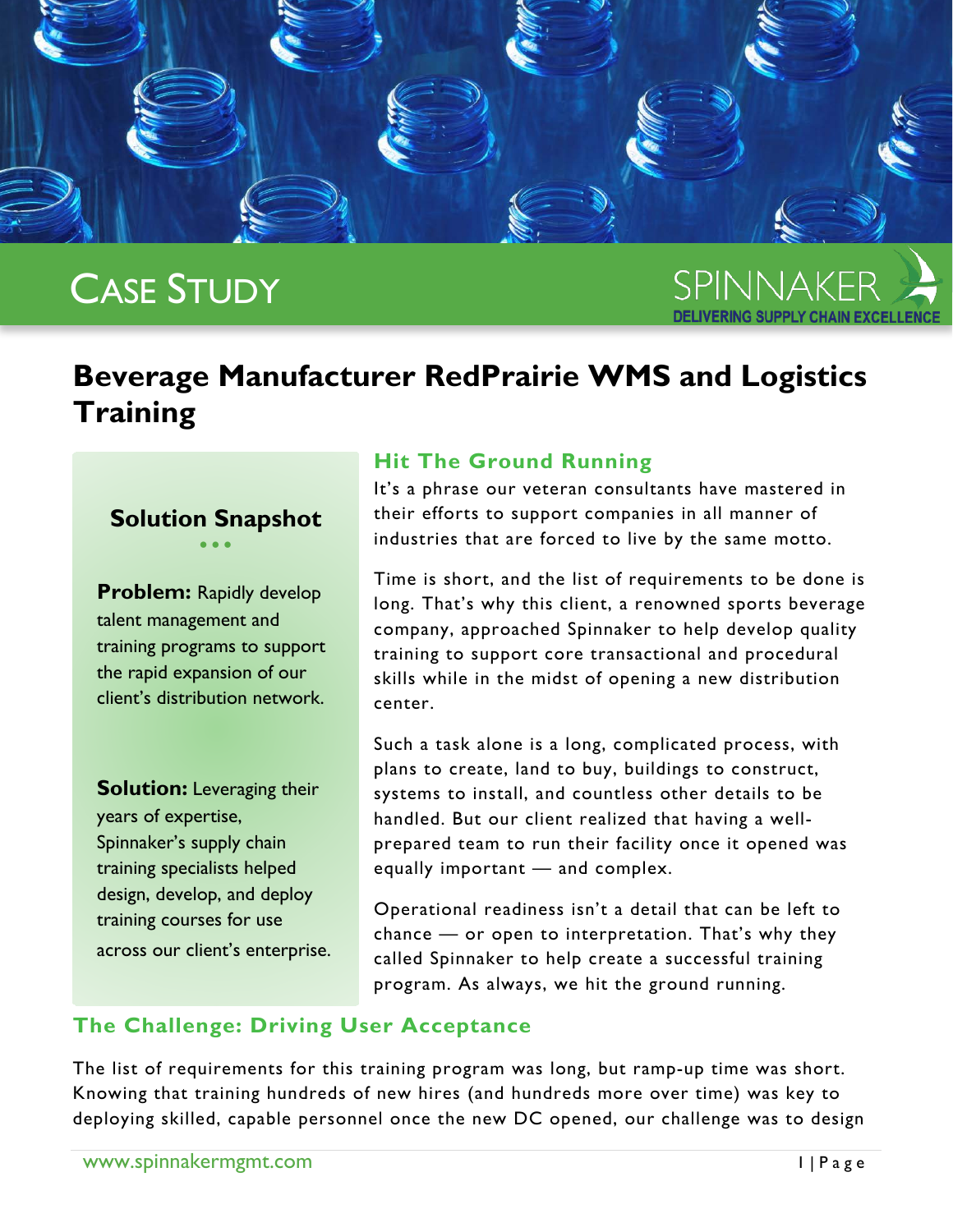a program, develop content, and prepare a core team of trainers in a number of areas, most centering around our client's RedPrairie WMS system. We had to develop training for:

- **Forklift Operators** Every task from receiving product into the warehouse, to picking and shipping – Requires scans and data collection activity at each and every step. Our goal was to develop transactional and procedural training to create an understanding of these concepts, and help users develop an intuitive ability to perform these tasks rapidly.
- **WMS System Users** Not all production personnel use an RF gun when working with the system. Supervisors, dispatchers, and clerical support all needed to learn and understand – sufficient application knowledge to use the system from a traditional workstation.
- **WMS System Setup** On an ongoing basis, complex admin functions require the team to maintain and update the WMS system to support the constantly changing environment of a high-velocity DC. Training warehouse personnel on these processes is key to ensuring that quality operational standards are maintained throughout training – and beyond.

To accomplish these objectives, the entire training program had to integrate procedural knowledge and hands-on training. We had to develop standard operating procedures that not only explained various processes but also addressed "why" the processes were important — a training methodology approach that specifically targets the requirements of adult learners.

We created highly customized content that included multiple day-in-the-life examples and numerous hands-on exercises to demonstrate actual processes. This fostered opportunities for discussion and Q&A sessions with students, and for users to validate their new knowledge. We concluded with comprehensive testing that covered all processes and transactions.

## **Slowing Down to Speed Up**

A major challenge in this effort was to create content based on processes that — when properly executed — should take just a few seconds, not minutes or hours to perform. It's difficult to "dissect" such high-speed transactions however, especially for adult learners, so we first had to break down these transactions into component parts, and then reconstruct them in our training content, almost like slow-motion "instant replay."

Just as each member of a racing team pit crew must have the right tools, knowledge, and insight into a proper sequence of operations to change a car tire in only 11 seconds, DC operations personnel also require a much deeper level of understanding to work effectively at a fast pace.

**By having users perform simulated transactions in a mock warehouse – actually receiving, moving, counting, and shipping pallets made of Legos – our hands-on**